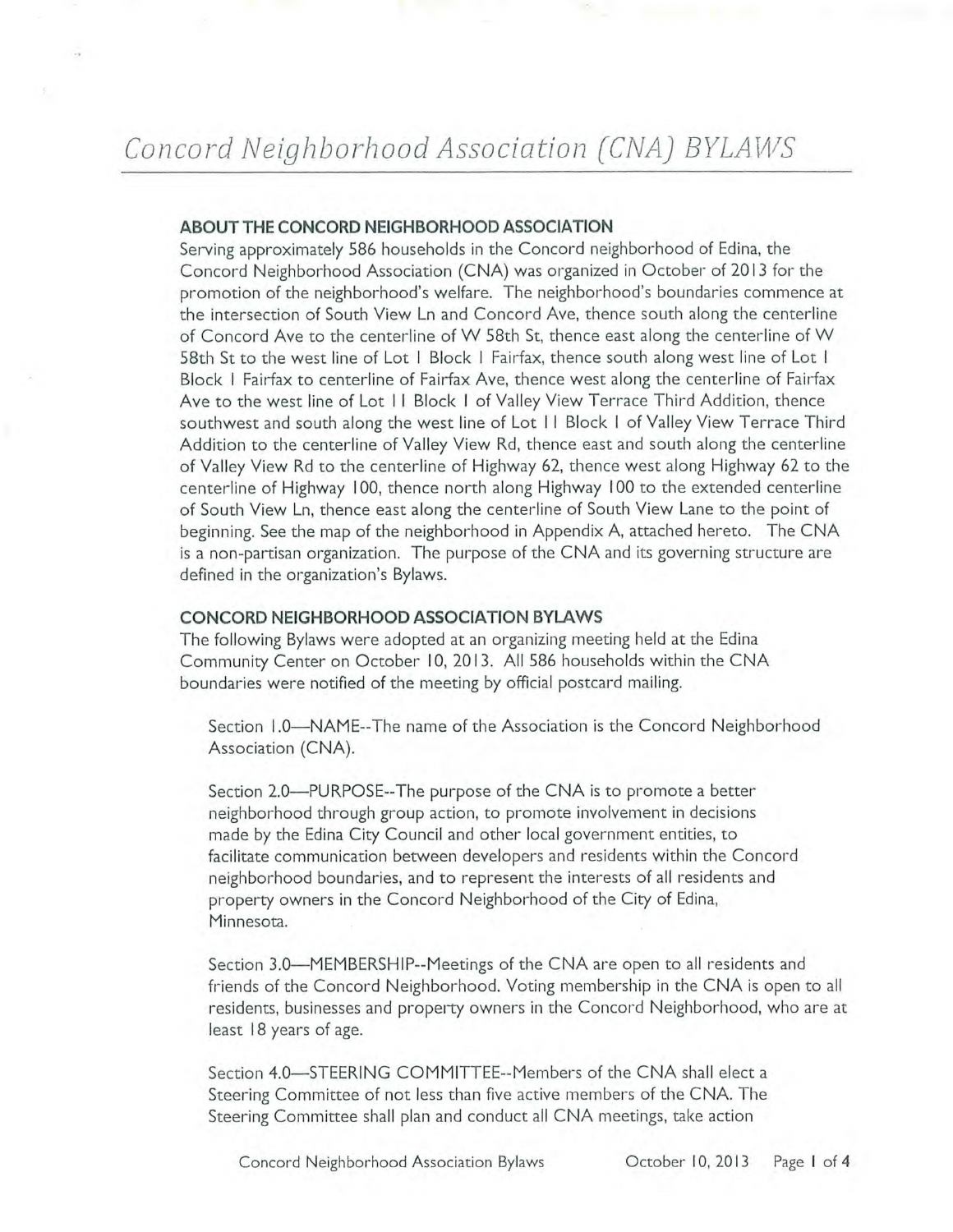between meetings on issues identified at the Annual Meeting, and act on timesensitive matters with the agreement of a majority of its members. The term of office shall be one year and a member of the Steering Committee may be reappointed to additional terms.

Section 4.I--The Steering Committee may appoint subcommittees as it deems necessary to accomplish neighborhood business.

Section 4.2--The Steering Committee shall appoint one of its members as Secretary to keep minutes of its meetings and all meetings of the CNA, and shall make such minutes available to CNA members at the Annual Meeting or upon request.

Section 5.0—ANNUAL MEETING--An Annual Meeting of the CNA shall be held once a year in October or November, on a date and at a time to be determined by the Steering Committee. Notice of the date and time shall be emailed, delivered or mailed to each residence in the Concord neighborhood not less than two weeks before the meeting. The business of the Annual Meeting shall be the election of a Steering Committee, discussion of neighborhood issues, and planning of any other neighborhood events. General or special meetings of the CNA may be called by the Steering Committee, with notice given in writing, by e-mail, or by telephone to all members of the CNA.

Section 5.I—The location of the Annual Meeting shall take place at the Edina Community Center, unless otherwise noted. Any change in the location of an Annual Meeting shall be communicated to all residents pursuant to Section 5.0.

Section 6.0—VOTING—All actions taken by the CNA shall be by majority vote of those members present at a meeting. Voting by proxy is not allowed. There are no minimum quorums.

Section 7.0—REMOVAL FROM STEERING COMMITTEES—A steering committee member may be removed from office if 4/5 of the Steering Committee votes to remove such member. Upon removal, a new steering committee member shall be appointed by the Steering Committee.

Section 8.0—USE OF THE CNA NAME--The CNA name may not be used in connection with a solicitation for a donation—whether financial or in kind or be used in connection with another group/organization/event without prior approval of the CNA Steering Committee.

Section 9.0—FLYER DELIVERY-- CNA flyers may be distributed with the approval of the Steering Committee to publicize CNA meetings, events, or other activities supported by the CNA. Flyers are intended to be hand-delivered by CNA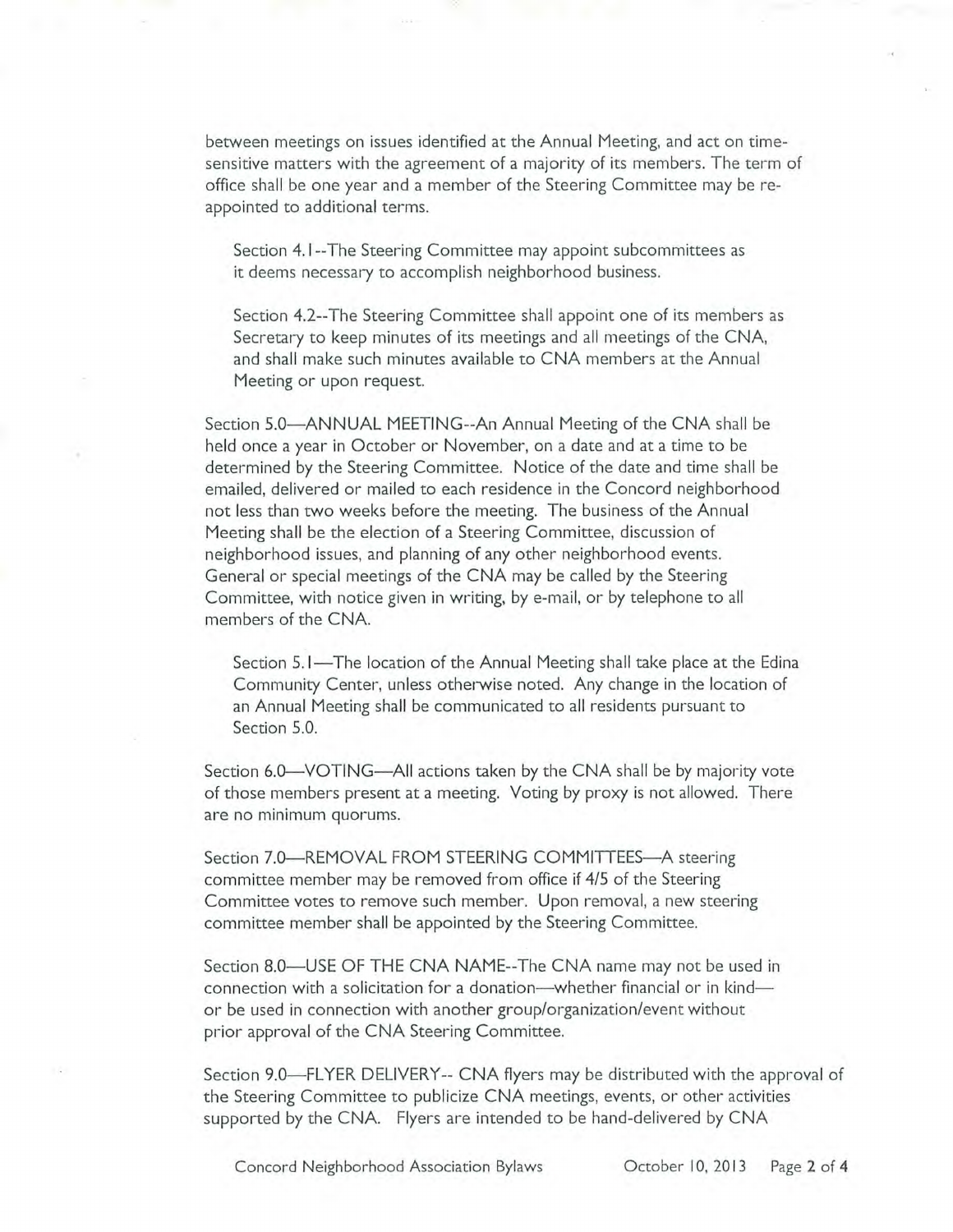volunteers to every household in the Concord neighborhood. Flyers are not intended to be mailed. Volunteers may not place flyers in mailboxes because such placement violates federal law.

### Section 10.0—CONFLICT OF INTEREST—

Steering Committee members are responsible for administering the affairs of the Concord Neighborhood Association (CNA) prudently and honestly and for exercising their best care, skill, and judgment for the sole benefit of the CNA. Steering Committee members shall not use their positions with the CNA for personal benefit. The interests of the organization must be the first priority in all decisions and actions.

Section 10.1—CONFLICT OF INTEREST AND VOTING—Any CNA member, whether a Steering Committee member or general member, who has received a donation or other benefit from any individual, business, or other entity to be impacted from an impending decision of the CNA shall recuse himself or herself and shall not vote regarding such a matter.

#### Section 11.0--FIDUCIARY RESPONSIBILITIES--

Members of the CNA Steering Committee should be personally committed to the mission of the organization, willing to volunteer sufficient time and resources to help achieve the organization's mission and to fulfill their fiduciary responsibilities of Duty of Care and Duty of Loyalty, as elaborated in Minnesota law.

Section I 2.0—AMENDMENT OF BYLAWS—These Bylaws may be amended by a 2/3 vote at an Annual Meeting by residents present.

Section 13.0 - NON DISCRIMINATION - The CNA will not discriminate based on race, color, creed, religion, age, sex, sexual orientation, gender expression, marital status, disability, status with regard to public assistance, familial status or national origin in connection to employment, housing and real property, public accommodations, public services, credit, and education.